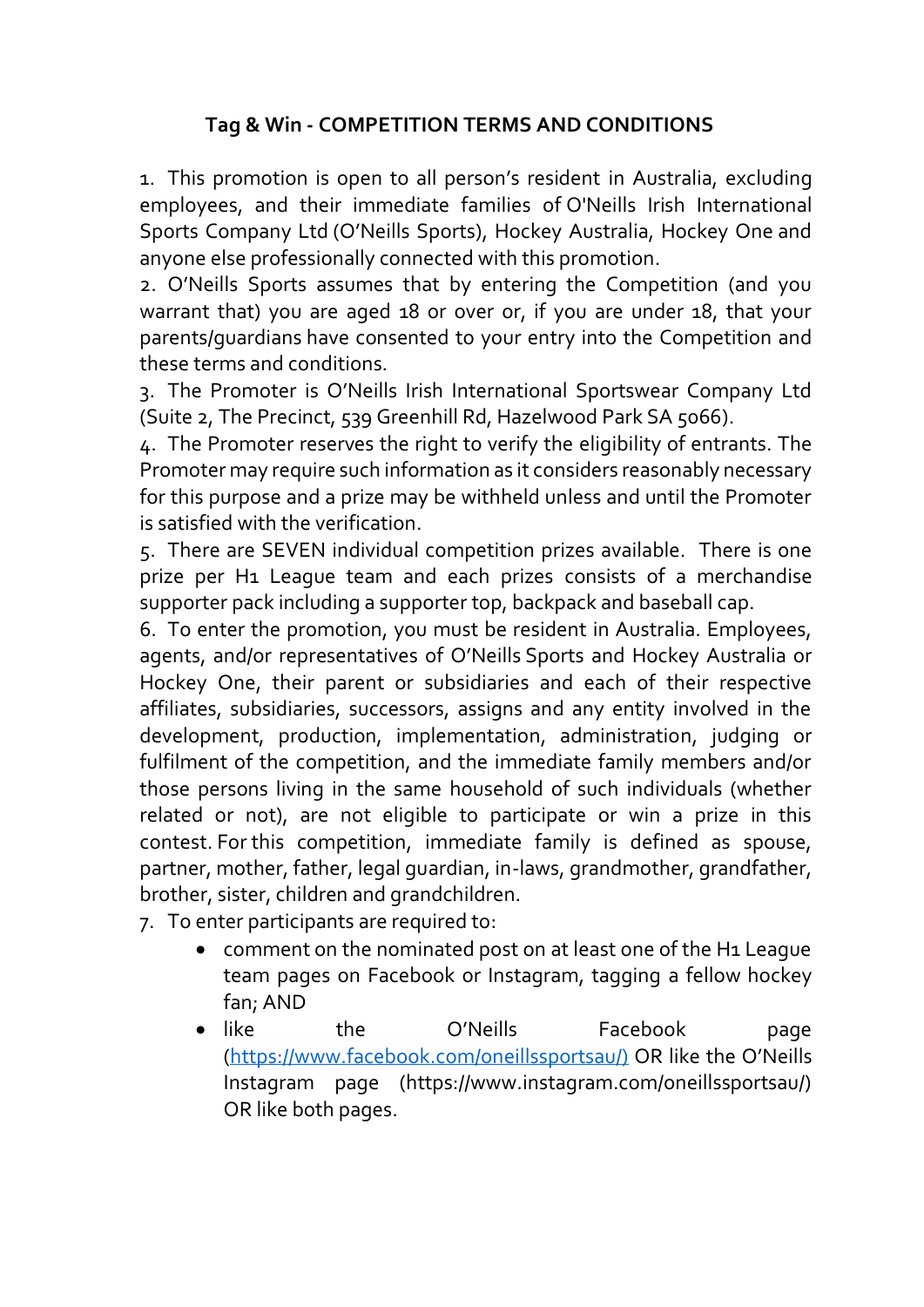- 8. Entry into the competition is free of charge and no purchase is necessary. Personal data collected will be used to contact and deliver prizes to the winner(s) only.
- 9. The instructions provided at the point of entry form part of the terms and conditions of this promotion. In the event of a conflict, these terms and conditions take precedence.
- 10.The Promoter accepts no responsibility for entries that are lost, delayed, corrupted or not received by the Closing Date for any reason.
- 11.Multiple entries are permitted. Entries not complying with these terms and conditions will be invalid.
- 12.Any expenses incurred by the winner in the general use and/or enjoyment of the prize(s), are the sole responsibility of the winner.
- 13.The Promoter reserves the right to substitute alternative prize(s) of at least equal value if circumstances make this necessary.
- 14.The winners will be entries drawn at random by an independent person within 7 days of the closing dates and will be contacted either through Facebook messaging, email or phone.
- 15.If the prize is declined, or the winners cannot take up the prize(s) or be contacted within a reasonable time, the prize(s) will be forfeited, and a supplementary winner(s) may be drawn at the Promoter's sole discretion.
- 16.The prize(s) are non-transferable, and no cash or other alternative will be offered. The Promoter will not be responsible for any inability of a prize winner(s) to take up the specified prize. O'Neills loyalty points cannot be used when claiming/ using any prize(s).
- 17. This promotion is in no way sponsored, endorsed or administered by, or associated with, Facebook and by entering this promotion you hereby release Facebook from any liability in respect of this promotion. You are providing your information to the Promoter and not to Facebook. The information you provide will only be used for sending you the Prize(s).
- 18.You must not create multiple social media accounts to enter the promotion more than once per person. Anyone found using multiple accounts or multiple competition entry slips to enter the promotion will be found in breach of these terms and excluded from the promotion.
- 19.You represent and warrant that you either own, or have the necessary licenses in, all content that you provide to us, and that the Promoter is able to use and publish such content, including your social media user name on its social media platforms and in marketing campaigns.
- 20. You may be asked to take part in promotional activities and to provide digital photographs of you for use on a promotional website or in